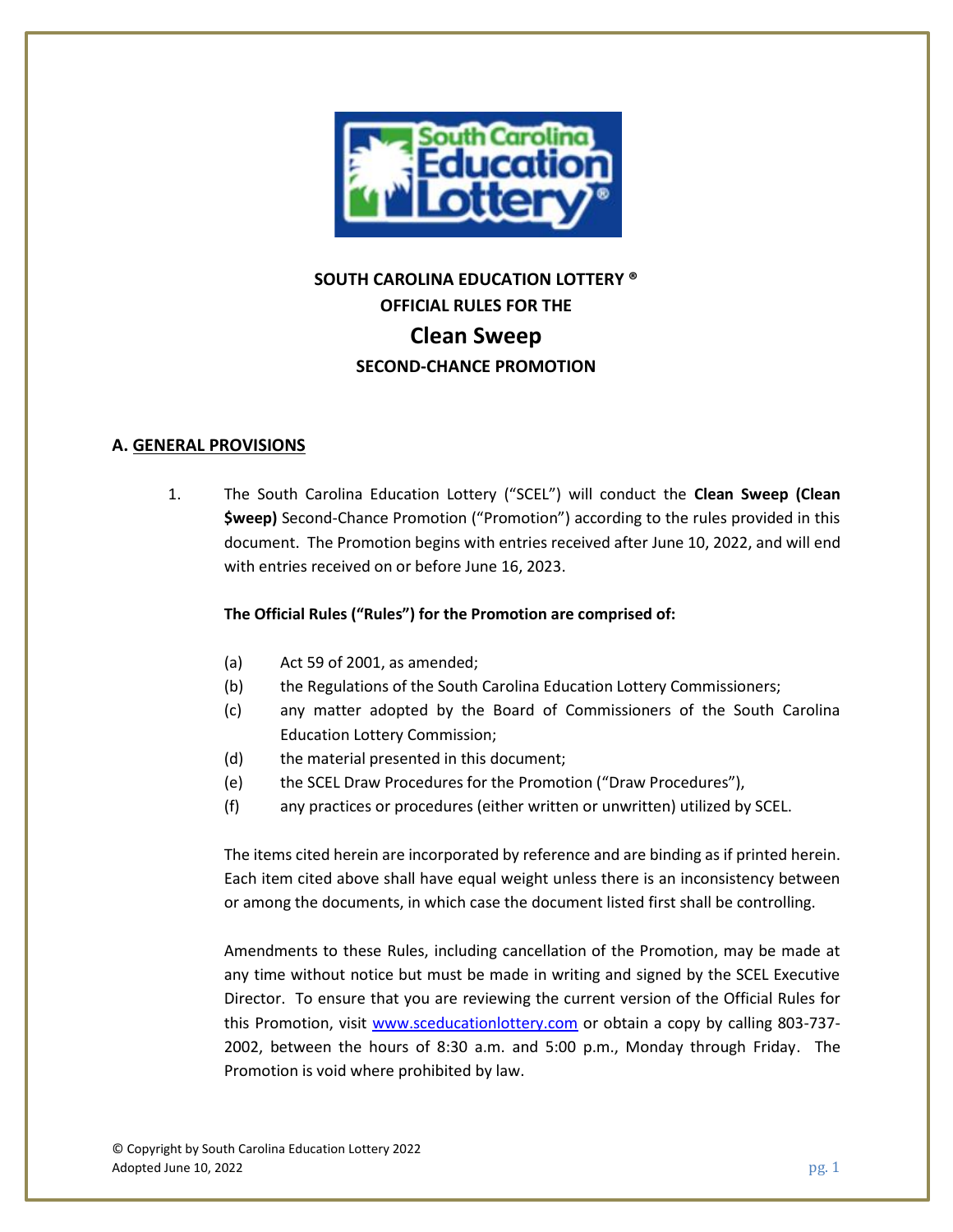## 2. **BY SUBMITTING AN ENTRY, AN ENTRANT IS BOUND BY THE OFFICIAL RULES OF THIS PROMOTION.**

- 3. **SCEL MAY USE, WITHOUT LIMITATION, AN ENTRANT'S HOMETOWN, NAME, LIKENESS, AND/OR VOICE IN ANY PROMOTION(S), RESEARCH, MARKETING, PUBLICATION(S) OR ADVERTISING MEDIA INCLUDING, BUT NOT LIMITED TO, THE SCEL WEBSITE, WITHOUT NOTICE, COMPENSATION OR ADDITIONAL RELEASE**
- 4. **The odds of winning or losing depend upon the number of entries submitted for each drawing.**

#### **B. PRIZE**

One hundred (100) winners will be selected each month throughout the Promotion period. Each person who meets the eligibility requirements will receive fifty dollars (\$50) for each of his or her Qualifying Entries drawn.

#### **C. HOW TO ENTER**

- 1. To be eligible to enter the Promotion, an entrant **must be at least eighteen (18) years of age** and submit a "Qualified Entry."
- 2. A "Qualified Entry" must consist of ten (10) non-winning SCEL instant tickets from any SCEL instant game or combination of games as provided herein. Submitting more than ten (10) non-winning instant tickets in a single envelope will NOT count as multiple entries. Each envelope is deemed a single entry.
- 3. Each entry must be submitted in an envelope no larger than 7  $\frac{1}{2}$  x 10  $\frac{1}{2}$  inches. Nonwinning tickets submitted in a larger envelope or in a box or other container are invalid entries and subject to disqualification at any time after receipt by SCEL. **Affixing the appropriatepostageistheresponsibilityoftheentrant.**
- 4. For each entry envelope, the **entrant must complete the back of at least one nonwinning ticket with his or her name, address (including city, state, and zip code) and a handwritten signature.** The ticket should also include the entrant's phone number. If a ticket does not have the player's hand written signature, name, and address (including city and state) or if it is illegible, as determined by SCEL Security personnel, it will be disqualified. Any entry containing white-out or overwriting that obliterates the information in the name or signature lines will be disqualified. The use of white-out or overwriting on other areas of the back of the ticket will be forwarded to the SCEL Security Department for a determination of validity of the entry.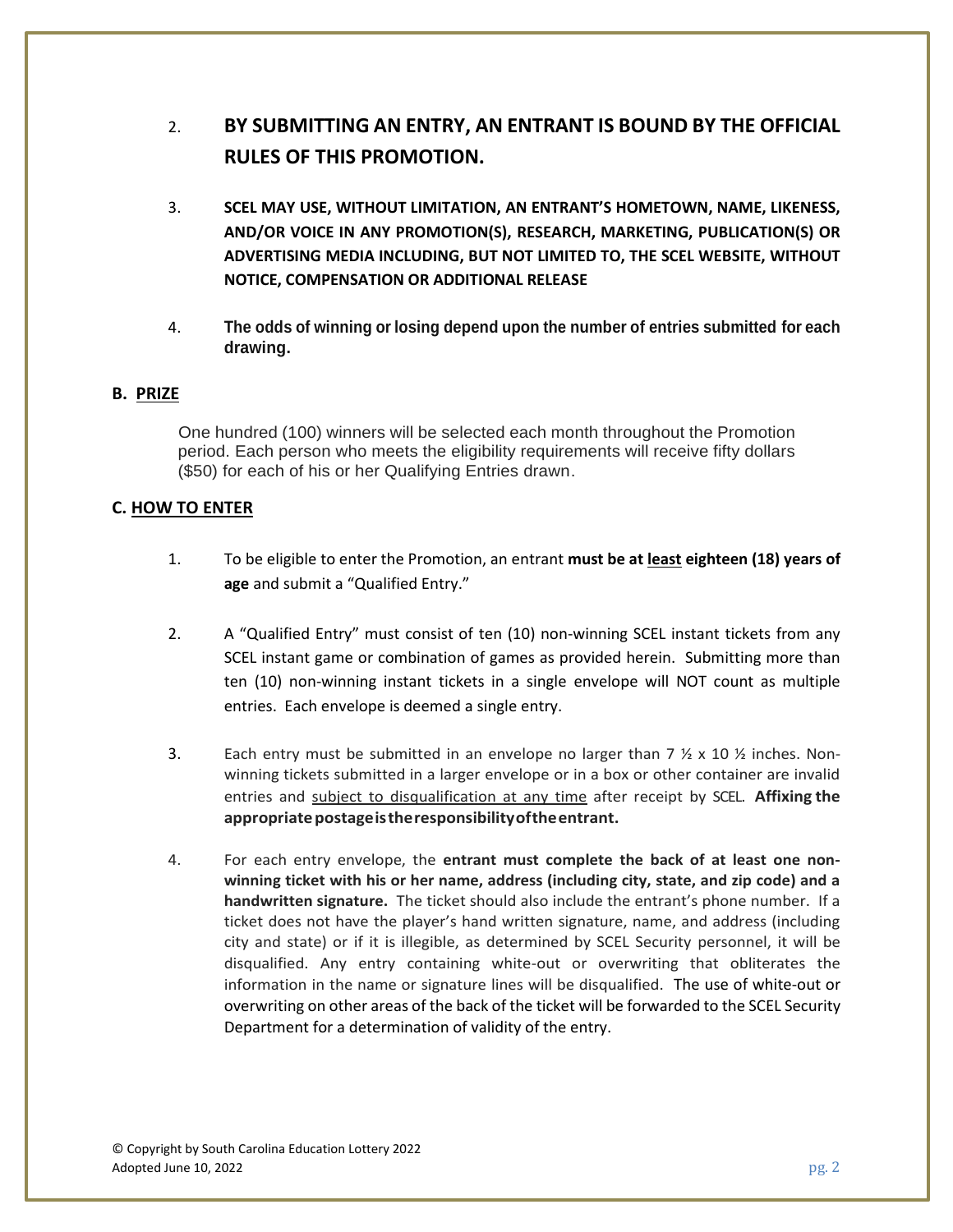5. **MAIL IN -** To be eligible to enter the Promotion, entries must be mailed to:

Clean Sweep South Carolina Education Lottery Post Office Box 11488 Columbia, SC 29211

Failure to use the correct amount of postage will not result in disqualification if the entry is received by SCEL at the proper address. **HAND DELIVERED ENTRIES WILL BE DISQUALIFIED. Entries mailed to any other SCEL mail box will be disqualified.**

- (a) If an entry does not have the Entrant Information or if it is not legible, as determined by SCEL Security personnel, the entry will be disqualified. The entrant's signature must be handwritten. Only one person may be listed on each entry, i.e. an entry with more than one name such as "Mr. and Mrs. Jones" or "John and Mary Jones" will be disqualified.
- (b) Only one person should be listed among the ten (10) tickets in the entry. Entries with Entry Information pertaining to multiple people will be disqualified.
- (c) "Live" or winning instant tickets **SHOULD NOT** be mailed for entry in the Promotion. **An instant ticket that is mailed in and that SCEL Security personnel determines is a live or winning ticket will be disqualified.** SCEL assume no responsibility for the validation of a winning ticket and will not attempt to locate or retrieve winning tickets submitted for this Promotion. Entries submitted must consist of an original Qualified Entry. A facsimile, copy, replica, duplicate, photograph, or reproduction of a ticket will not be acceptable under any circumstance.
- (c) An entry for this Promotion that is:
	- i. **HAND-DELIVERED TO ANY SCEL OFFICE WILL BE DISQUALIFIED;**
	- ii. **MAILED OR DELIVERED TO ANY ADDRESS OTHER THAN THE SPECIFIC PROMOTION ADDRESS WILL BE DISQUALIFIED;**
	- iii. **RECEIVED IN A BOX OR OTHER CONTAINER WILL BE DISQUALIFIED AT ANY TIME AFTER RECEIPT BY SCEL; OR**
	- iv. **PERFORATED, TORN (unless intact after mended as determined by SCEL Security personnel), ALTERED, OR CONTAINS MULTIPLE TICKETS SECURED TOGETHER WILL BE DISQUALIFIED.**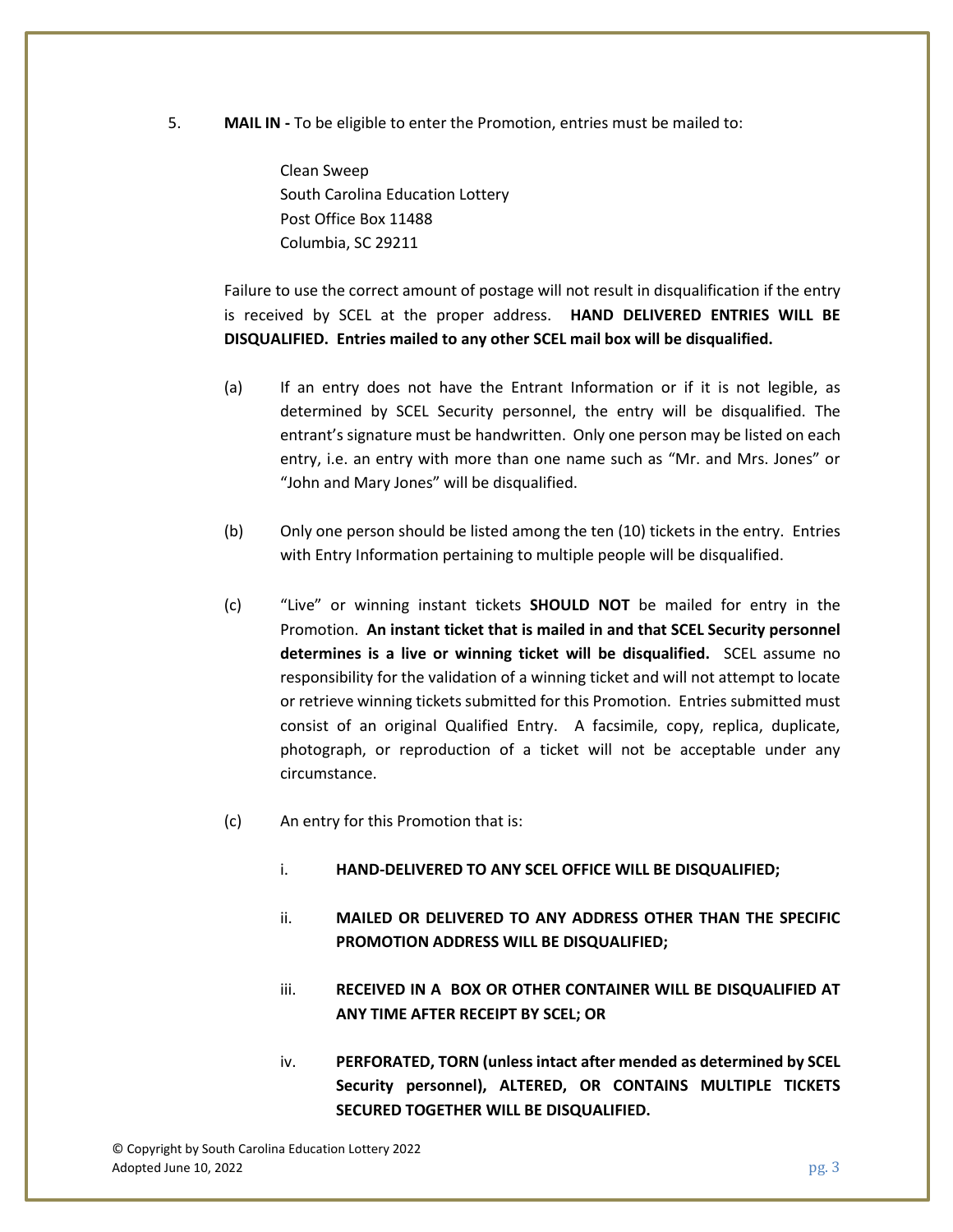(d) SCEL assumes no responsibility for and will not attempt to locate, verify receipt of, or validate a Qualified Entry or any other ticket mailed to the address provided in this Promotion. **The risk of loss for, including but not limited to, the misdelivery, late delivery, improper postage, failure of delivery, or damage to an entry during transit for any ticket mailed remains with the entrant.**

#### **D. DRAW**

- 1. Entries must be received no later than the entry deadline date listed below in *¶* 8 and as posted on [www.sceducationlottery.com](http://www.sceducationlottery.com/) in the last scheduled mail collection (no later than 5:00 p.m.) on each entry deadline. Entries from one draw cycle do NOT carry over to the next draw cycle. Entries submitted for a given draw cycle will be destroyed (shredded and recycled) after each draw. This Promotion ends June 21, 2023.
- 2. The SCEL Security Department or a designated agent is responsible for securing all entries upon delivery to SCEL and at all times thereafter until destroyed.
- 3. Entries received for each draw will be placed in a draw container by SCEL Security personnel and will be mixed thoroughly. If the number of entries exceeds the capacity of the draw container, the Director of SCEL Security, or his designee, will randomly select numbered containers used for entry storage. The entries will then be placed into the draw container for selection.
- 4. At each draw, SCEL Security personnel will draw one hundred (100) entries ("Selected Entrants"), not including alternates and entries that are disqualified. Entries that do not contain a complete and legible ticket and Entry Information, with a handwritten signature as required by Paragraph C4, will be disqualified by draw personnel at the time the entry is drawn or after the conclusion of the draw. At least ten (10) alternates will be drawn and if needed an alternate shall replace a disqualified entry in the order that the alternates were drawn. If all Selected Entries and alternates are exhausted and there are not enough Qualified Entries to award all the prizes in the Drawing, some prizes may not be awarded and there may be fewer winners for the Drawing.
- 5. Each draw will be conducted under the supervision of an independent auditor who will audit the draw and will certify that draw procedures were followed. The draw will occur at SCEL headquarters at 1333 Main Street, Columbia, South Carolina 29201. The place and time for a draw may be established or changed without written notice or amendment to the Rules.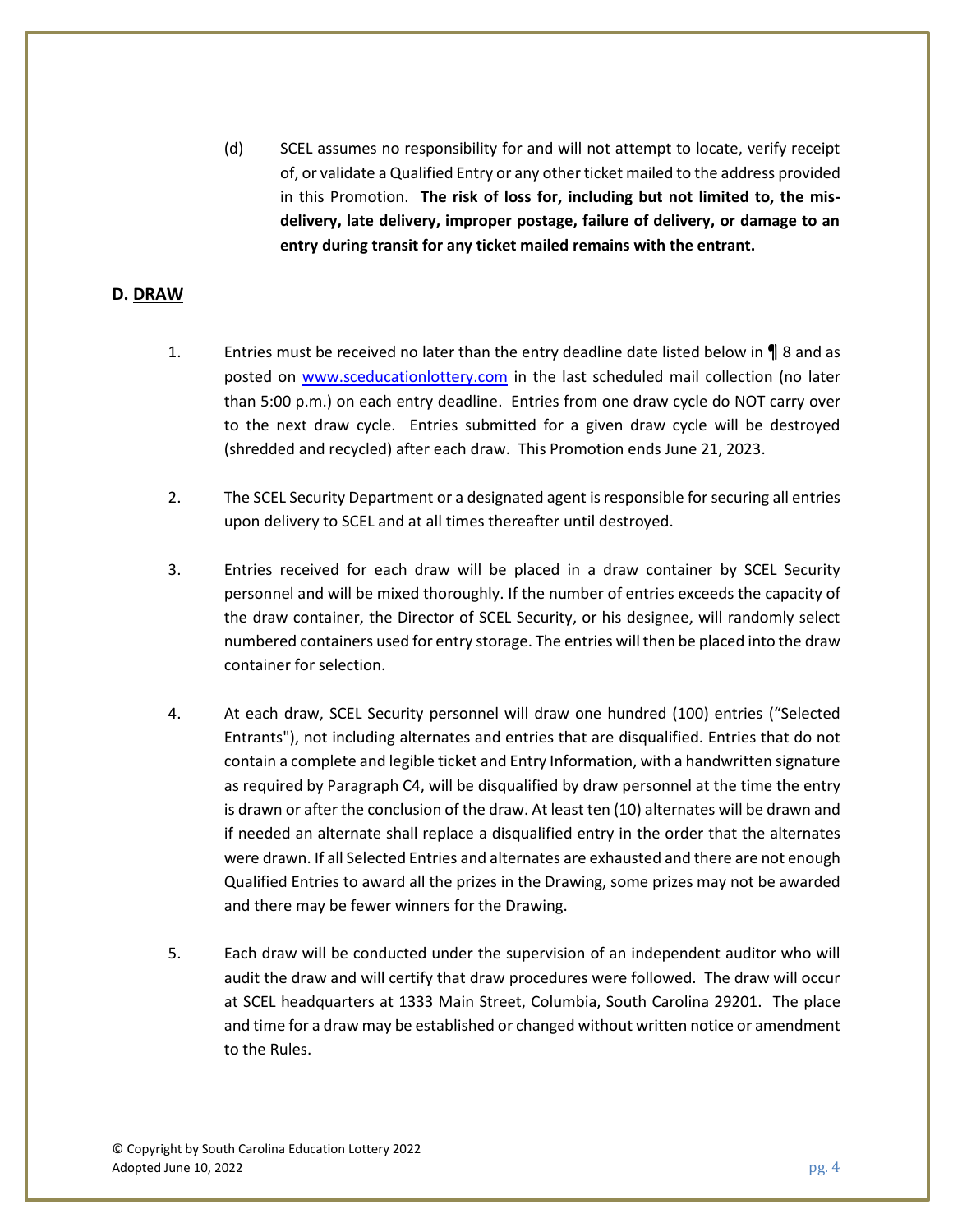- 6. If a foul is declared during the Draw, the selection process shall be halted and the Director of Security, or a designee, will void or reinstitute the process he or she deems appropriate.
- 7. One-hundred (100) entries, subject to qualification, will win fifty dollars (\$50). If the first selected entrant fails to qualify, the next entry selected will be eligible for qualification in descending order of selection.
- 8. Draw Entry Deadline Scheduled Draw Date Friday, July 15, 2022 Wednesday, July 20, 2022 Friday, April 14, 2023 Wednesday, April 19, 2023 Friday, May 12, 2023 Wednesday, May 17, 2023 Friday, June 16, 2023 Wednesday, June 21, 2023

Friday, August 12, 2022 Wednesday, August 17, 2022 Friday, September 16, 2022 Wednesday, September 21, 2022 Friday, October 14, 2022 Wednesday, October 19, 2022 Friday, November 11, 2022 Wednesday, November 16, 2022 Friday, December 16, 2022 Wednesday, December 21, 2022 Friday, January 13, 2023 Wednesday, January 18, 2023 Friday, February 10, 2023 Wednesday, February 15, 2023 Friday, March 10, 2023 Wednesday, March 15, 2023

## **E. QUALIFICATION AND VALIDATION OF WINNERS**

- 1. Based on the Entry Information, SCEL staff will process and mail a check to each of the selected entrants.
- 2. SCEL employees, MDI and SGI employees, IGT employees, and/or dependents or family members residing in the household of any of these employees, or any other person ineligible to purchase South Carolina lottery tickets pursuant to Title 59, Chapter 150 of the South Carolina Code of Laws, are ineligible to enter this Promotion. Auditors who routinely perform work for SCEL and advertising firm employees who performed work for this Promotion are also ineligible to enter.
- 3. Disqualification of an entry may occur at the time an entry is received or at a later time as may be appropriate or required by these Rules.
- 4. Validity of entries, qualification of winners, drawing procedures and awarding prizes are subject to policies, rules and regulations of the SCEL and the laws and regulations of the State of South Carolina.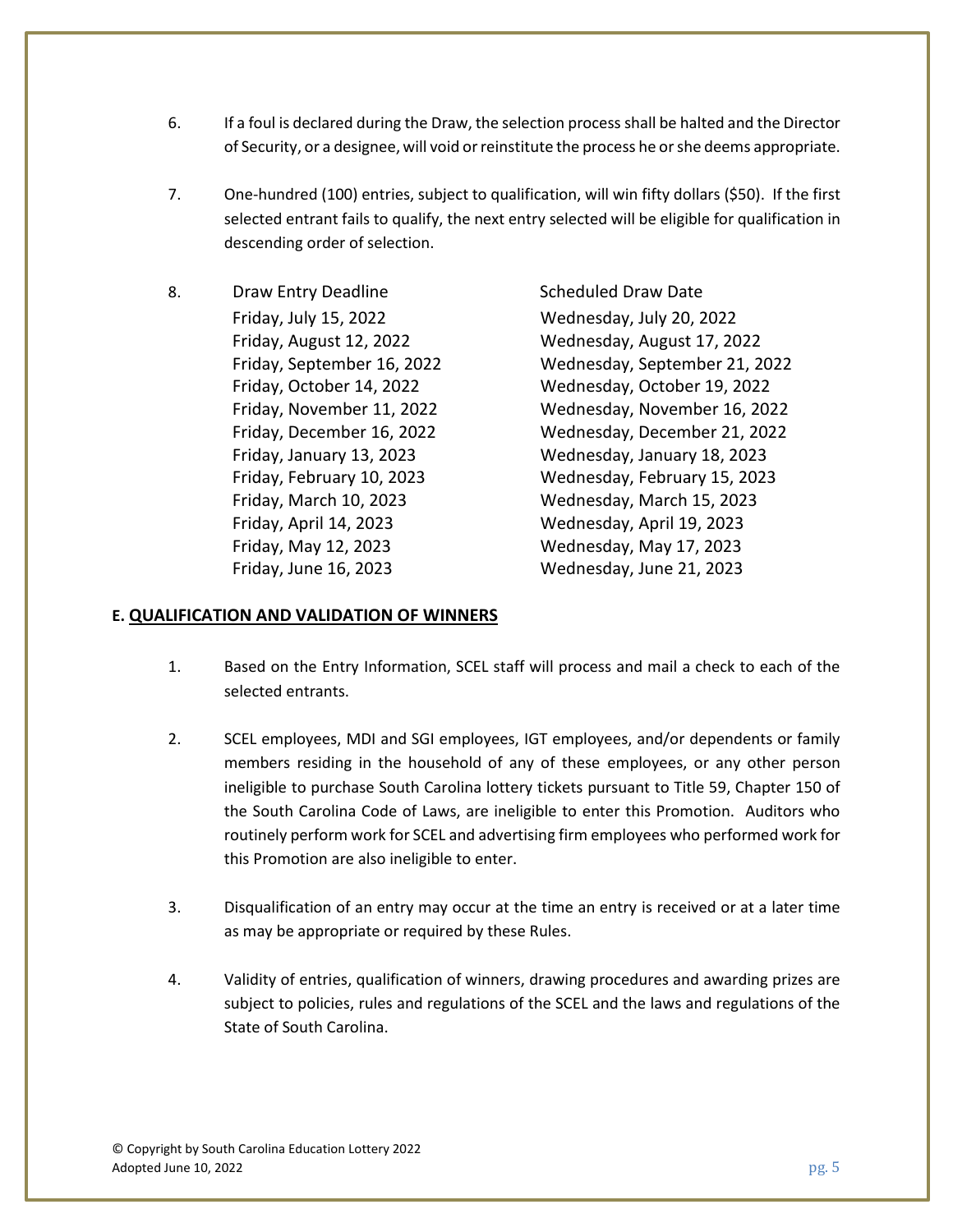#### 5. **Notification of the Winner:**

- (a) SCEL will mail a check for fifty dollars (\$50) for each Qualified Entry selected as a winner in the promotion to each winner.
- (b) AN ENTRANT (OR ALTERNATE) SELECTED AS A WINNER ASSUMES THE RISK OF LOSS AND IS SUBJECT TO DISQUALIFICATION IF SCEL IS UNABLE TO CONTACT THE SELECTED ENTRANT. IF A WINNER'S CHECK IS RETURNED DUE TO AN INCORRECT ADDRESS, OR ANY OTHER REASON, SCEL RESERVES THE SOLE DISCRETION TO DISQUALIFY THAT WINNER AND CHOOSE AN ALTERNATE.

### **F. MISCELLANEOUS**

- 1. SCEL reserves the right to use, without limitation, the names, addresses, telephone numbers, and other information provided to participate in the Promotion for research, marketing, and other purposes. For further details, click on "Terms of Use" located on the SCEL homepage[, www.sceducationlottery.com.](http://www.sceducationlottery.com/)
- 2. A decision relating to cancellation of the Promotion, amendment to the Rules, the size of the envelope, the timing of the draw, declaring a foul, legibility of an entry, effort to notify a selected entrant, destruction of entries, a decision to disqualify an entrant, and/or any decision(s) made in accordance with section C is deemed not to be cause for grievance relating to this Promotion. A decision to alter the number of winners or to designate an alternate as a winner, for whatever reason, with or without notice, shall not constitute grounds for a grievance. Failure of delivery or mis-delivery of an entry is not subject to a grievance proceeding, and SCEL assumes no liability whatsoever for that occurrence regardless of fault.
- 3. After the completion of the Draw, all entries, including but not limited to: disqualified entries, the entries not selected in the Draw, and any unused alternates will be retained or destroyed as directed by the SCEL Director of Security, or a designee.
- 4. SCEL's total liability, under any circumstances and for any activity taken pursuant to these Rules, shall be no more than ten dollars (\$10), irrespective of the number of entries submitted by a person who is found to be aggrieved by any aspect of this Promotion or any application or any interpretations of the Rules. Any person claiming to be aggrieved must file a written notice with the SCEL Executive Director, P.O. Box 11949, Columbia, SC 29211-1949, specifying the grounds for the grievance. A grievance filed more than fifteen (15) days after the winner(s) is announced will be deemed untimely.